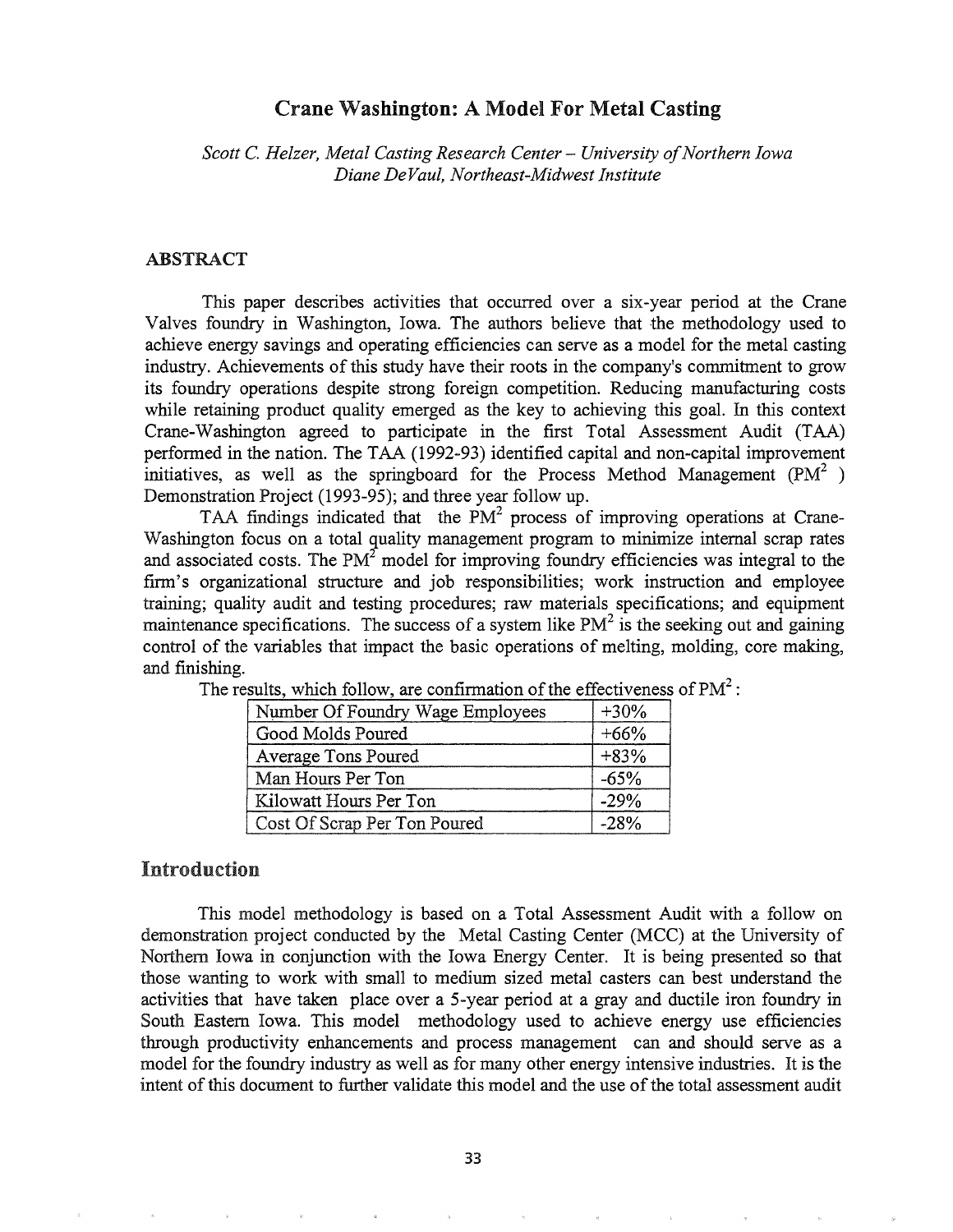technique. This activity, and the realization of benefits from it, continues today as a wide range of operating and control specifications are continually approved and incrementally adopted.

Certainly, all foundries have much in common. Each, however, has its unique operational aspects, its peculiar strengths and weaknesses. Accordingly, the specific initiatives conducted at the Iowa metal caster may not be appropriate for the foundry industry in general. On the other hand the methodology employed in prescribing and carrying out successful initiatives is appropriate for any foundry where there is a commitment to excellence and a willingness to make positive changes.

### Background

The accomplishments that have taken place with the foundry over the last six years have their roots in the company's commitment to grow its foundry operations, even in the face of strong competition from China, South America and Eastern Europe. Reducing manufacturing costs while retaining product quality emerged as the key to achieving this goal, and it was within this context that they agreed to participate in the first Total Assessment Audit (TAA) performed not only in the state of Iowa, but in the nation. Accordingly, this document covers the initiatives and the results of both the TAA (1992-93), the follow-on Demonstration Project (1993-95) and subsequent years (1996-97). The TAA served as a catalyst for many of the capital and non-capital improvement initiatives, but also as the springboard for further process improvements.

The MCC endorses the overall approach taken in which a broad-based team of experts is first assembled to analyze and to make recommendations regarding the operational facets of a selected company. This is then followed by a project designed to implement the key recommendations. The effort is built around a system of productivity and quality program initiatives whose purpose is to build a foundation for long-term competitiveness and growth.

The MCC believes that it is this basic approach that can and should occur for its primary "constituency"-the small-and medium-sized metal casters of the United States. Theoretically, the more the approach is taken, the healthier and more resistant to foreign competition the metal casting industry becomes.

#### Scope

The scope of the model project dealt with four primary organizations that were integral to the conduct of the TAA and the Demonstration Project.

#### 1. The Foundry

The manufacturing facility in South Eastern Iowa is a leading manufacturer of ball, butterfly, check, gate, and globe valves made from ferrous and nonferrous materials. Operations were established in 1968 primarily to manufacture gray-and ductile-iron valves for industrial, chemical, petroleum, and water-treatment markets. The facility comprises two distinct operations: 1) a metal casting facility (the focus of this document) that produces gray-and ductile-iron castings for valve products and for a variety of customers in the agricultural, machinery, and equipment industries; and 2) a machining, finishing, and assembly facility that produces finished goods for customer delivery.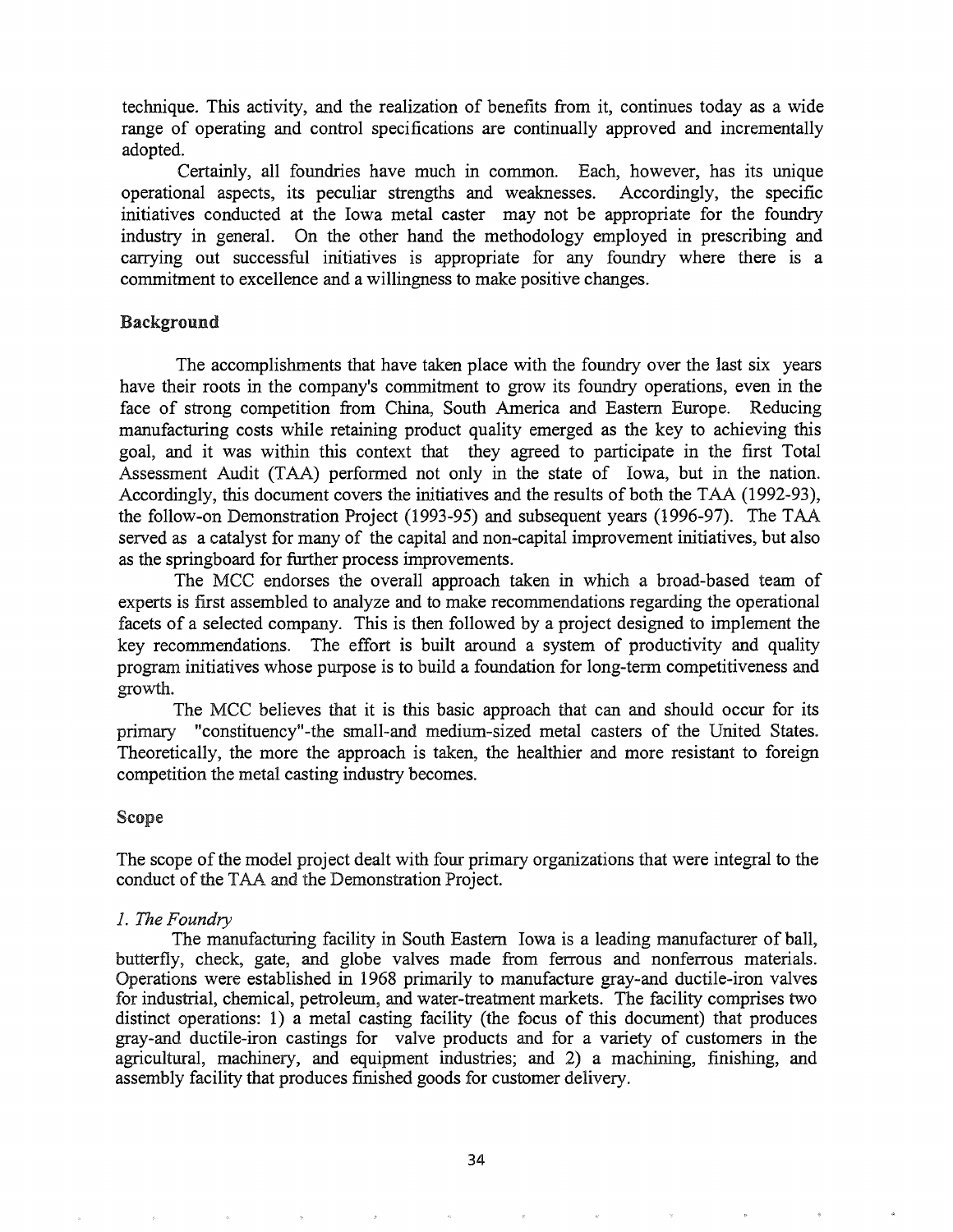Foundry operations have a melt capacity of 50 tons per shift. Gray-iron castings fall into Classes 20, 30, and 35 (tensile strength) and meet ASTM 126 specifications. Ductileiron castings are primarily categorized as 65-45-12 (tensile-yield-elongation), 60-40-18, and 80-55-06. At the heart of the casting operations is a Spomatic greensand, high pressure molding line fed by two Whiting 5-ton electric arc furnaces and two 30-ton Inductotherm holders. The total number of active part numbers manufactured for Crane Valves and for third-party customers exceeds 1200.

#### *2. IES Utilities*

The principle subsidiary of IES Industries, Cedar Rapids, IA, is IES Utilities Inc. Created December 31, 1993, by the merger of Iowa Electric Light and Power Company and Iowa Southern Utilities, IES Utilities today serves 325,000 electric and 170,000 natural gas retail customers in more than 550 Iowa communities. IES Utilities and its predecessor companies have provided energy services to Iowans for more than 100 years. The company has been recognized nationally for its broad range of energy-efficiency and environmental programs. Its parent, IES Industries, also owns a variety of energy-service and transportation companies throughout the U.S.

Committed to the economic growth and vitality of Iowa, IES Industries has an aggressive economic development program supporting the expansion of existing businesses and the relocation of new concerns to Iowa. From within this corporate framework and philosophy came the impetus to help fund and to direct the Total Assessment Audit project at Crane-Washington.

#### *3. Iowa Energy Center*

Created by the 1990 Iowa Energy Efficiency Act, the Iowa Energy Center (IEC) strives to increase efficiency in all areas of Iowa energy use. The IEC serves as a model for state efforts to decrease the dependence on imported fuels and the reliance on nonrenewable fuels. The IEC fulfills its mission in part by sponsoring a variety of energy-related research and education programs. Currently, the IEC sponsors over 35 projects that address a full spectrum of energy issues including: energy efficiency in the commercial and industrial sectors; lighting research and education; residential and agricultural energy efficiency; biomass conversion; and renewable energy resources. The IEC was responsible for funding the MCC-managed Demonstration Project. IEC leadership recognized early on that the potential savings were substantial in an energy-intensive industry like metal casting. This certainly proved to be the case at Crane.

#### 4s *Metal Casting Center*

Since its inception in 1990, the University of Northern Iowa's Metal Casting Center (MCC) has remained focused on the needs of the operating metal casting industry. The MCC plays a leadership role in the continued development of strategic initiatives specific to metal casting. In doing so, it has implemented partnerships with industry, technical societies, universities, community colleges, NIST manufacturing centers, and governmental agencies such as the U.S. Department of Energy.

The basic MCC operating concept is to convert theory to practice, with a focus on the demand side of the research cycle. This market-driven approach mandates that the MCC design its programs according to industry needs, as opposed to academic endeavor. Such was the basis for the MCC's active participation in both the TAA and the Demonstration Project. Accordingly, the mission of the MCC is... to improve the productivity and competitiveness ofthe operating metal casting industry through applied research, technology transfer, education, and assistance to business.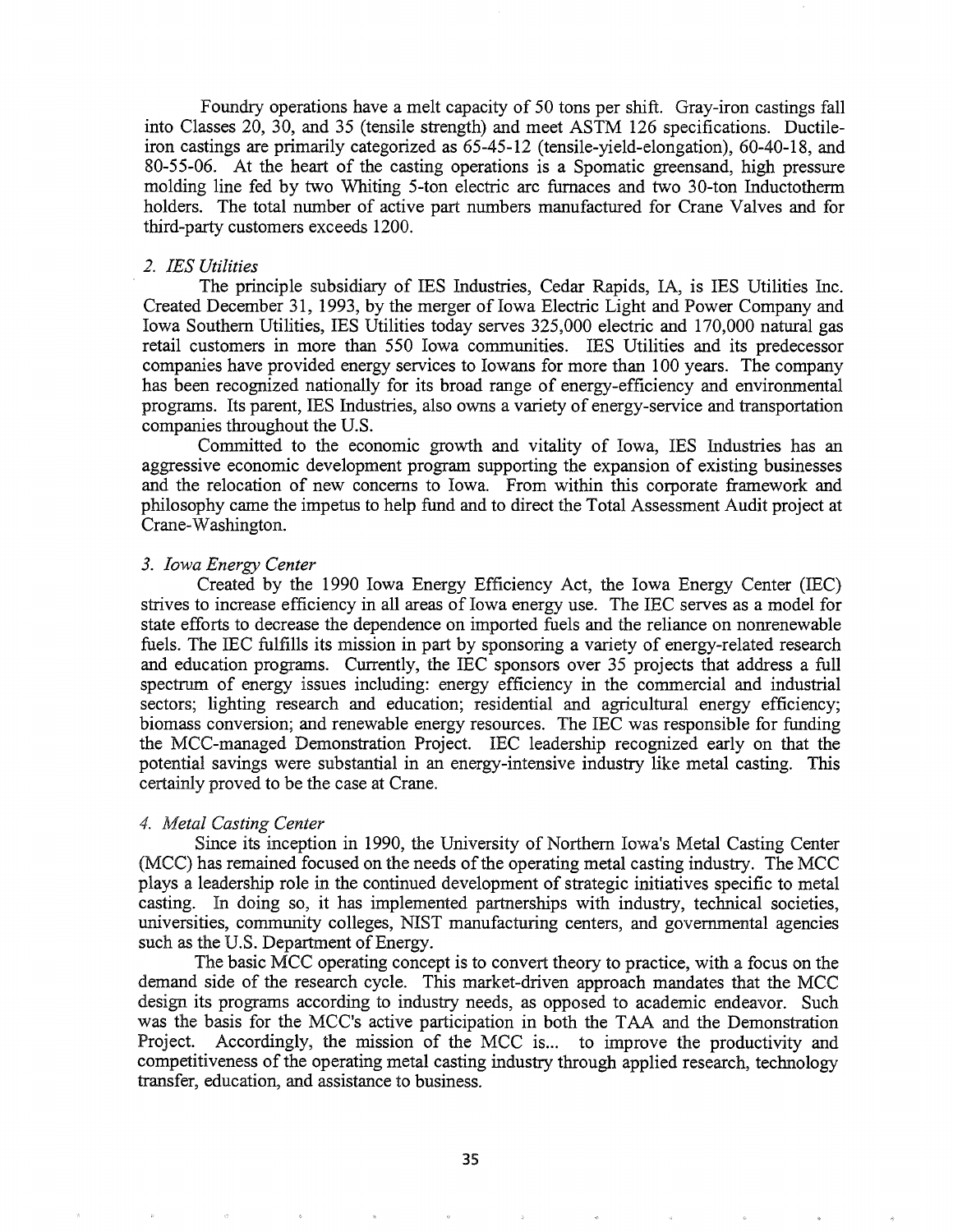# Methodology

Conceived as a "holistic assessment" of a facility or process, the TAA methodology integrates disciplines associated with achieving three objectives: productivity improvement, waste reduction, and energy efficiency. The underlying premise to this approach is that the three objectives are interrelated, and that simultaneous evaluation will produce synergistic results. Ultimately, it is felt that the TAA approach can motivate an industry to make improvements it might not otherwise pursue were it focused on singular objectives. The selection of the facility represented the start of the first TAA to be conducted not only in Iowa, but the nation. It is only fitting that this follow-up study should focus on the results of these activities. The foundry was selected as an energy intensive industry, with a strong working relationship that had already been developed between IES and local Crane management. This relationship provided a foundation that ensured a cooperative effort and beneficial result.

The TAA offered:

- .. An unbiased, expert evaluation of productivity, waste reduction, and energy efficiency
- A final report of the findings:
- Confidentiality of all information; and
- No regulatory disclosure.

In return, industry responsibilities included:

- Management support;
- Adequate responses to requests for data;
- An adequate and appropriate support staff;
- TAA cost support;
- A willingness to pursue recommended capital projects; and
- A willingness to participate in follow-up activities through December 1997.

IES's work plan for the TAA included seven major tasks, as shown :

- 1. Client selection industrial client
- 2. Total assessment team productivity, environmental, energy management
- 3. Pre-audit data collection energy usage, productivity, waste information, plant layout
- 4. On-site team visit plant tour, break out, closure meeting
- 5. Data analysis individual analysis, team analysis, report generation
- 6. Report presentation executive summary, presentation to client
- 7. Post TAA pursuit of projects, rebates/grants, biannual reporting

Following the Pre-Audit Data Collection (Step 3), the On-Site Team Visit (Step 4), and the Data Analysis (Step 5), the information from each of the team members' reports was distilled into a list of "Opportunity Ideas." The collection of ideas comprised 63 statements (short paragraph format), each of which captured a specific improvement recommendation. These ideas were then categorized as follows:

| Category<br>Count               |    | Cat |
|---------------------------------|----|-----|
| Energy Efficiency/Management    | 15 | Coi |
| Waste Management                | 11 | Ge  |
| <b>Quality Management</b>       | 06 | Ma  |
| Information/Engineering Systems | 06 | Cle |
| Patterns                        | 06 | Pol |
| Marketing                       | 04 | Pro |
| <b>Molding Operations</b>       | 04 |     |

| Category                     | Count |
|------------------------------|-------|
| Core Operations              | ሰ3    |
| General                      | 03    |
| <b>Marketing Operations</b>  | 02    |
| Cleaning and Grinding        | 01    |
| Pouring                      | 01    |
| <b>Production Scheduling</b> | ሰ1    |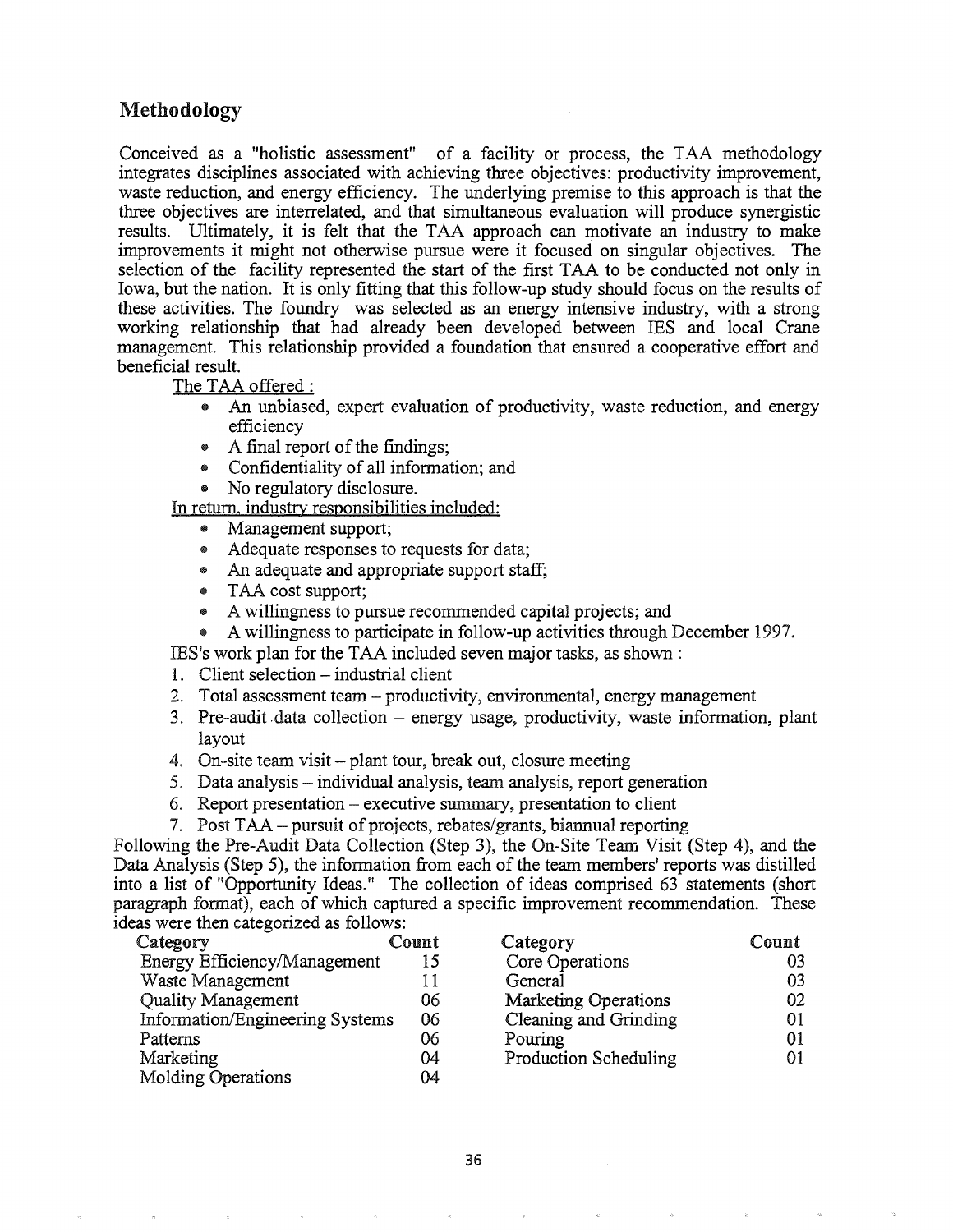#### TAA Major Outcomes

The opportunity ideas were further refined into a series of "major focus comments," effectively summarizing the ideas within broad disciplines. The comments are further condensed for presentation within this document.

Major focus comment: quality management Improving the quality of operations began with the adoption of a total quality management program. The TQM program should include: formalized and documented testing and inspection of materials, processes, and product; a continuous improvement philosophy active and applicable in all foundry operating procedures; an upgrading of housekeeping measures; and an increase in employee empowennent, interaction, and participation. Statistical process control was viewed as a valuable tool that should be taught and practiced as the quality program. matures to an appropriate level.

The TQM program was believed to offer an opportunity to significantly reduce its internal scrap rates and associated costs. As with all companies, employees saw adopting a successful program as requiring a comprehensive re-engineering of methods and processes, a solid management commitment, and an acceptance.

Major focus comment: synchronous manufacturing. Integrated with a total quality management program is the concept of synchronous manufacturing. This idea includes real-time inventory control and scheduling of materials, production, patterns, and cores. In the foundry's case, improvements in pattern and core box storage, as well as in core quality, would permit schedules to be made farther in advance, yet also would allow the flexibility necessary for short production runs. The TAA team also viewed the management information system, as then configured and utilized, to be difficult to use with synchronous manufacturing demands on the delivery and scope of information, especially in the area of production control. Whether a new MIS or a modified version of the existing MIS, extensive employee training on its correct utilization was viewed as necessary.

Major focus comment: waste management. The waste management system was firmly in place. Suggestions were primarily focused on their taking a proactive stand in dealing with increasing production volumes. For instance, scrap reductions would extend the life to the landfill where waste sand is currently disposed, but other efforts to reuse foundry sand and to incorporate a sand reclamation unit would also serve to lengthen landfill life. Additionally, methods of reducing the volume of wastewater were suggested, as were several practical ideas (e.g., paper recycling and waste exchange) that were felt to be appropriate for the foundry.

Major focus comment: energy management. The energy management review focused on two general categories of projects: capital projects that produce energy savings; and noncapital projects (such as rate and schedule changes) that result in lower utility costs. Capital project suggestions included lighting retrofits, compressed air system improvements, a paint booth heat recovery system, and foundry ventilation / heat recovery system. Cash incentives in the form of rebates were offered by IES for capital projects that would meet selected utility program requirements. Noncapital projects were suggested to take advantage of time-of-day options and of lowering firm demand on the interruptible rate. Suggestions included lowering the arc furnace finn demand (500 KW to 250 KW), exercising the time-of-day option for the SPO, and forming an effective energy management team.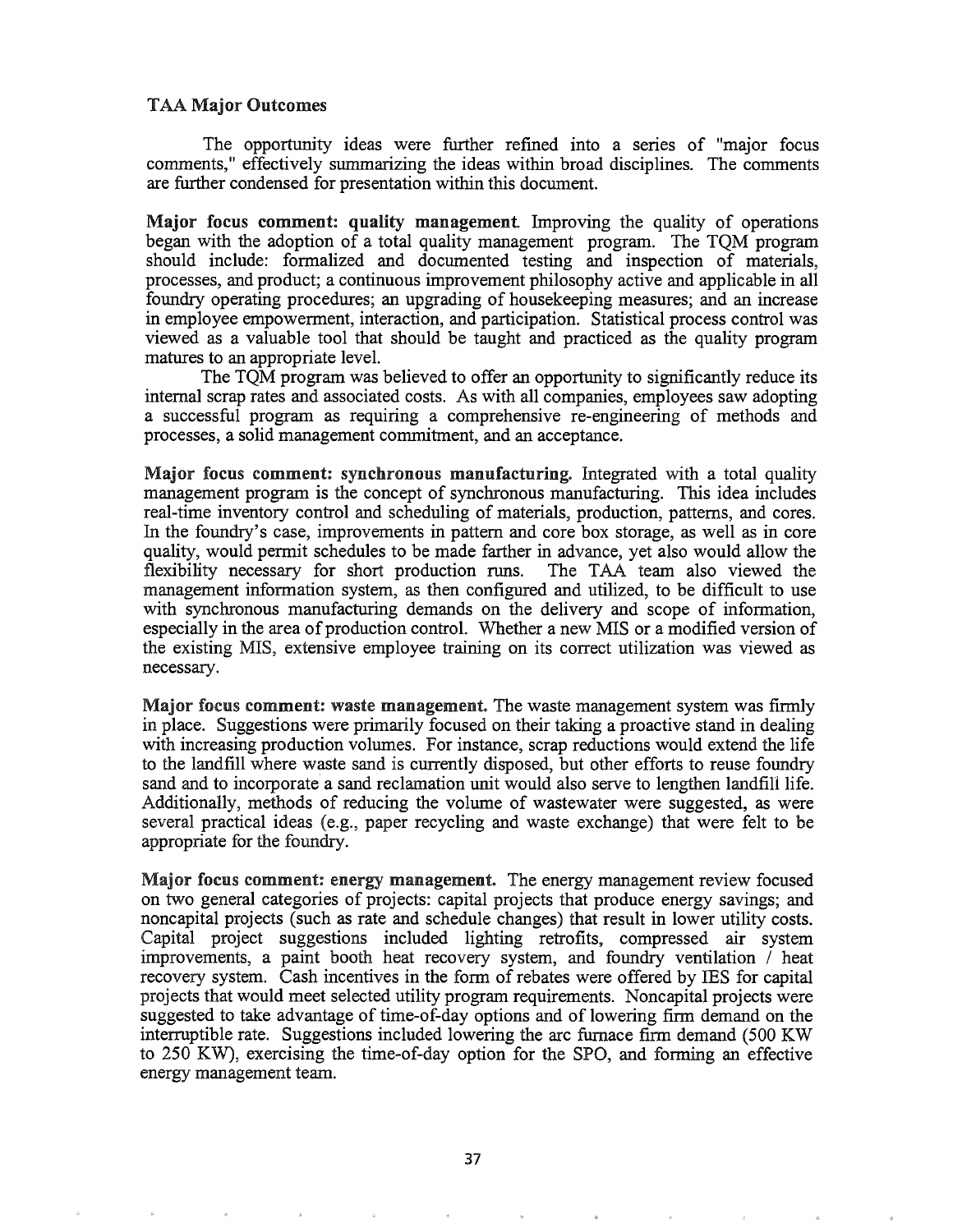Major focus comment: future marketing. The marketing plan had two phases, first, to increase foundry productivity and cash flow in the short term, while strengthening longterm viability through well planned initiatives and sound marketing practices. Secondly, developing strategic marketing planning was included: an assessment of current and future target markets; identification of characteristics (sizes, weights, types, etc.) of the most profitable castings for foundry operations; a program of communicating marketing ideas to corporate personnel; and the pursuit of ductile-iron product niches.

### Demonstration Project PM<sup>2</sup>

Although metal casting is one of manufacturing's most efficient approaches to near-net-shape material fonning, the average efficiency of all the equipment used in a typical foundry is less than 45 percent. Appropriately, it was the ultimate goal of the TAA, and the "working" goal of this Demonstration Project, to improve the efficiency of foundry operations. The improved efficiency, in turn, was projected to reduce substantially the energy cost of producing gray-and ductile-iron products.

In pursuit of its goal, the Metal Casting Center focused its quality management efforts on Crane's internal scrap rate. This focus was considered to be in hannony with the TAA's findings, as well as with the fact that, the external scrap rate- the percentage of products rejected or scrapped by its customers- has been extremely low.

Equally the focus, and projected beneficiary, of the MCe's efforts was the metal casting industry itself. With the publication of this document, the MCC delivers to that industry its model for improving foundry efficiencies through process management and quality program initiatives. The MCC model-tenned Process Management Method, or  $PM^2_{\tau M}$  is integral to:

- \* Organizational structure and job responsibilities;
- \* Quality audit and testing procedures;
- \* Raw materials specifications; and
- \* Work instructions and employee training

*Eighteen months into the Demonstration Project, the dramatic increase in tonspoured-per-day and the dramatic decrease ofscrap-cost-per-ton are adequate testimony to the efficacy ofthe PM2 , the TAA, and management* / *marketing initiatives.*

To some degree or fashion, all ferrous and nonferrous foundries share four operations that are fundamental to the industry: 1. *Melting;* 2. *Molding; 3.Core Making;* 4. *Finishing.* Even in modem, competitive foundries, each of these operations tends to be energy and labor intensive, and each tends to require specialized and expensive processing equipment. To be successful, any system of managing processes must seek out and gain control of the "variables"-i.e., the materials, tooling, equipment, and personnel-that impact these basic foundry operations.

This seeking out and gaining control were precisely the strategy of the PM<sup>2</sup> as it was conceived by the MCC. During the Demonstration Project, the  $PM<sup>2</sup>$  evolved successfully as the result of the partnership between the MCC and the foundry. Appropriately, references in this document to the "Project Team" reflect this combination of MCC and foundry personnel. As it evolved, the  $PM<sup>2</sup>$  was able to "dovetail" with the results of the TAA, enveloping the TAA's Opportunity Ideas within a formal structure of quality management principals. In summary, the  $PM<sup>2</sup>$  comprised six major components.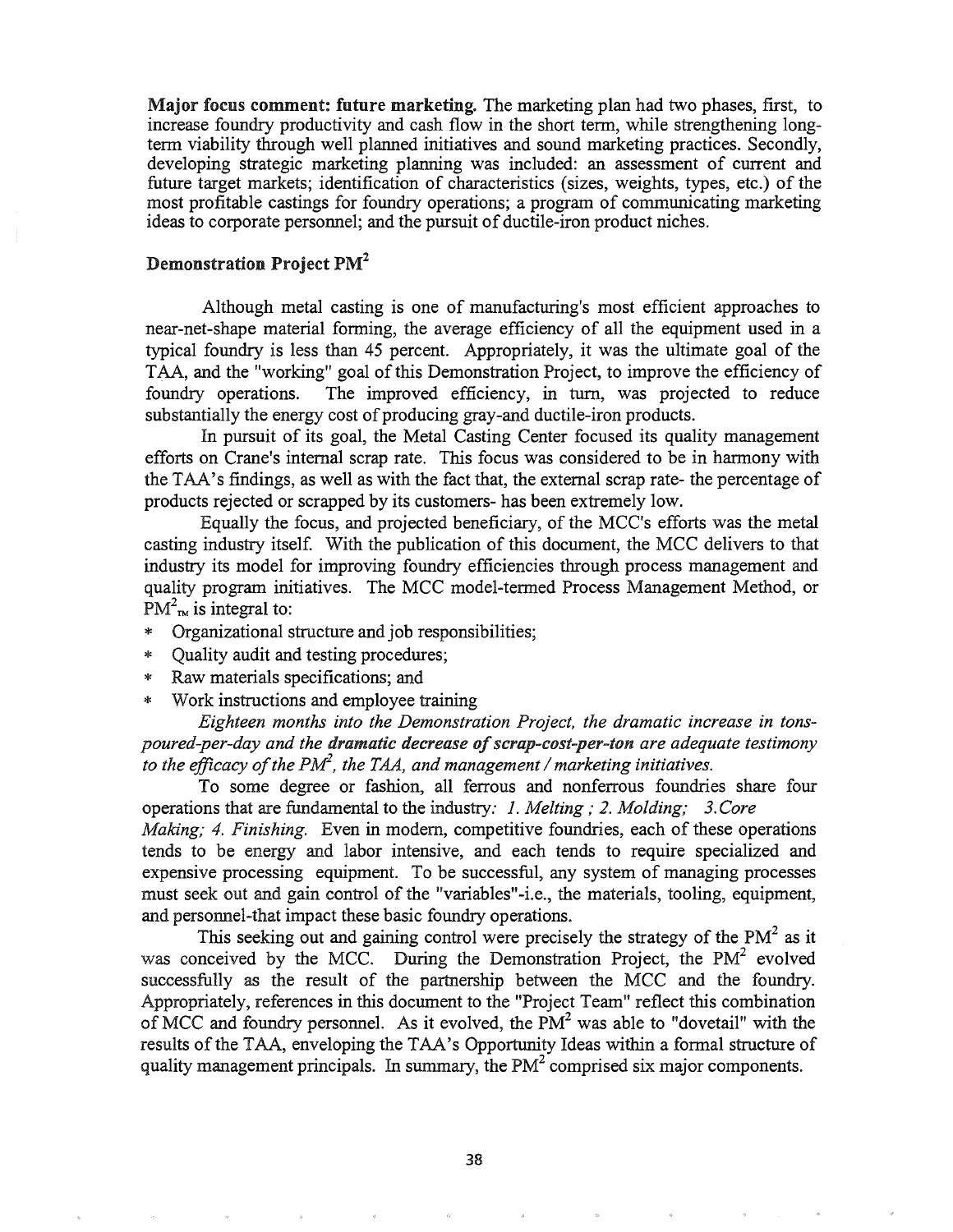PM<sup>2</sup> component 1: specification development guidelines. The Project Team established development guidelines that exhorted specification originators to:

- \* Write the specifications, to whatever extent possible, within the context of a participative management philosophy (analogous to a "flat" organizational structure.)
- \* Make the specifications comprehensive, covering any topic that directly or indirectly could influence the quality of a process or product.
- \* Write the specifications in a manner that fits directly into a certification program-in this specific case, and ISO 9000 program, as directed by the foundry corporate management.
- \* Write the specifications for use by operators and supervisors, in a manner that is user friendly.
- \* Specify performance responsibility -adopting the premise that specifications assume significance only when there is ownership and accountability.

 $PM<sup>2</sup>$  component 2: specification development procedure. The Project Team instituted essential procedures to be followed as specification development takes place. Developers were to:

Write the specification per the development guidelines ( $PM<sup>2</sup>$  Component I).

- \* Involve appropriate wage, supervisory, and management personnel in the review of the specification.
- \* Revise the specification as necessary.
- \* Put the specification into operation to prove its validity.
- \* Make any additional revisions and revalidate the specifications as necessary.
- \* Train the supervisors to operate in accordance with the validated specification.
- \* Oversee the supervisors' training of their employees.

 $PM<sup>2</sup>$  component 3: specification list. Specifications were developed as applicable to the four basic foundry operations: melting, molding, core making, and finishing. Assembled by the Project Team, the list includes all of the areas that need to be addressed in connection with a foundry's quality program certification process. Included are approximate time frames, expressed in "months after project start," within which both specifications development and personnel training activities can be scheduled to take place in a typical foundry application.

 $PM<sup>2</sup>$  component 4: specification development. Specification development provided for the generation of Crane-Washington's Quality Control Plan-the tangible result of  $PM<sup>2</sup>$ development and implementation. Generated by the Project Team, the Plan contains all of the flow charts, key control points, specifications, work instructions, laboratory procedures, and audit procedures developed for the foundry at the time of this document's publication.

PM<sup>2</sup> component 5: audit procedure. The Project Team also generated an audit procedure that provides guidance for quality assurance personnel to:

- \* Select and train an audit team consisting of both wage and salaried employees.
- \* Perform audits.
- \* Review audit results and retain personnel as necessary.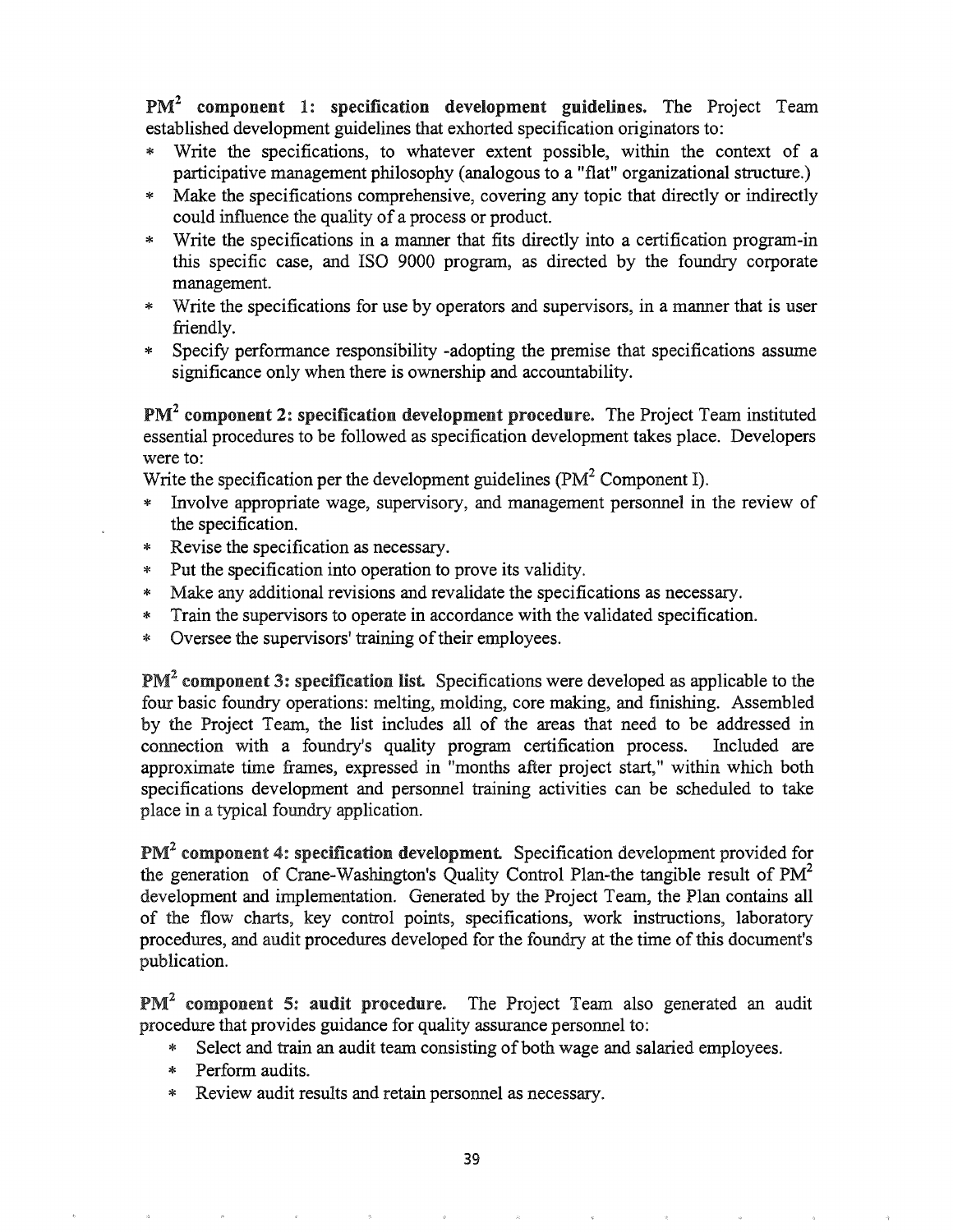$PM<sup>2</sup>$  component 6: quality certification procedure. The Project Team established a plan for achieving certification status within a quality-standards program. The plan guides management in:

- Generating responsibilities, assignments, and timetables for the development of certification procedures.
- Developing certification procedure in a manner and format in harmony with ISO 9000 and ANSI standards.
- Performing a mock certification procedure audit.
- Applying for certification.

## Results

As shown in the accompanying graphs, outstanding results have been achieved since the start of TAA and Demonstration Project activity. A new spirit of optimism is alive in the plant and office, and the prospect for long-term profitability is being actualized. The statistics on these graphs represent the benefits realized by management initiatives, the TAA, and the Demonstration Project. As the  $PM<sup>2</sup>$  process and quality initiatives continued in subsequent years operational performance improvements and statistical gains are evidenced.

The figures used for the purpose of graphing the data are a statistical manipulation, which provides numeric values as a function of the standard deviation, the mean, and the actual values. This manipulation of data was required to provide anonymity for the foundry, but the values provide a standard score, which allows for comparison between groups

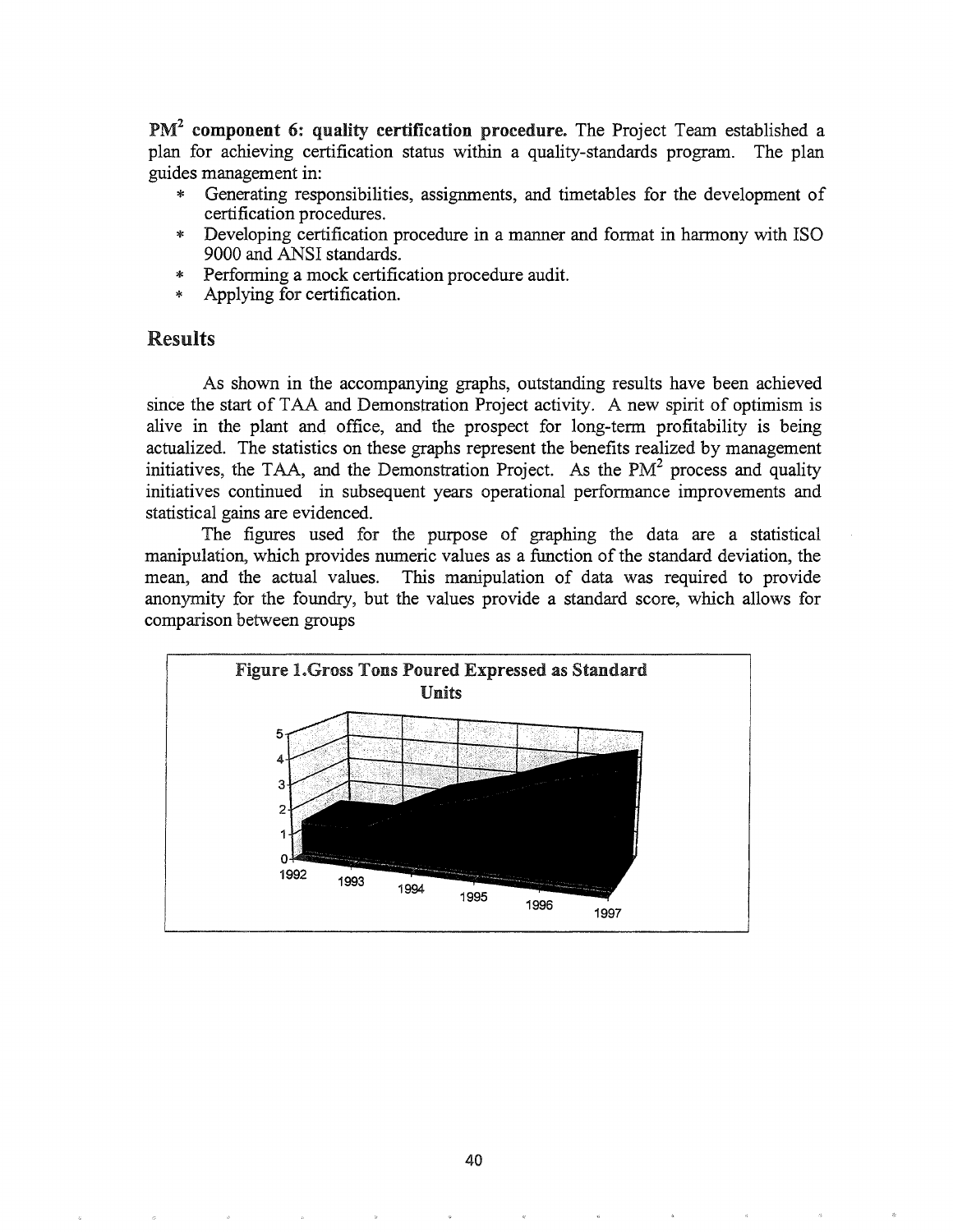



# Conclusion

When the foundry facility began operations in 1968, product demand was high and the U.S. foundry industry was healthy. Over the next two decades, however, the strength of foreign metal casters grew dramatically, and the increased competition forced the closure of many U.S. foundries. By 1990, the survival of foundry was clearly in jeopardy. Management recognized that reversing the trend had become a matter of greatly improving manufacturing efficiency and drastically reducing costs.

But how to do so? To its credit, the foundry did the right thing: it embraced the TAA and PM<sup>2</sup> projects described in this report, cooperating fully as partners in their conduct. Today, it can safely be said that the foundry willingness to self-invest-to pursue the principals of total quality management and continuous improvement-was directly responsible